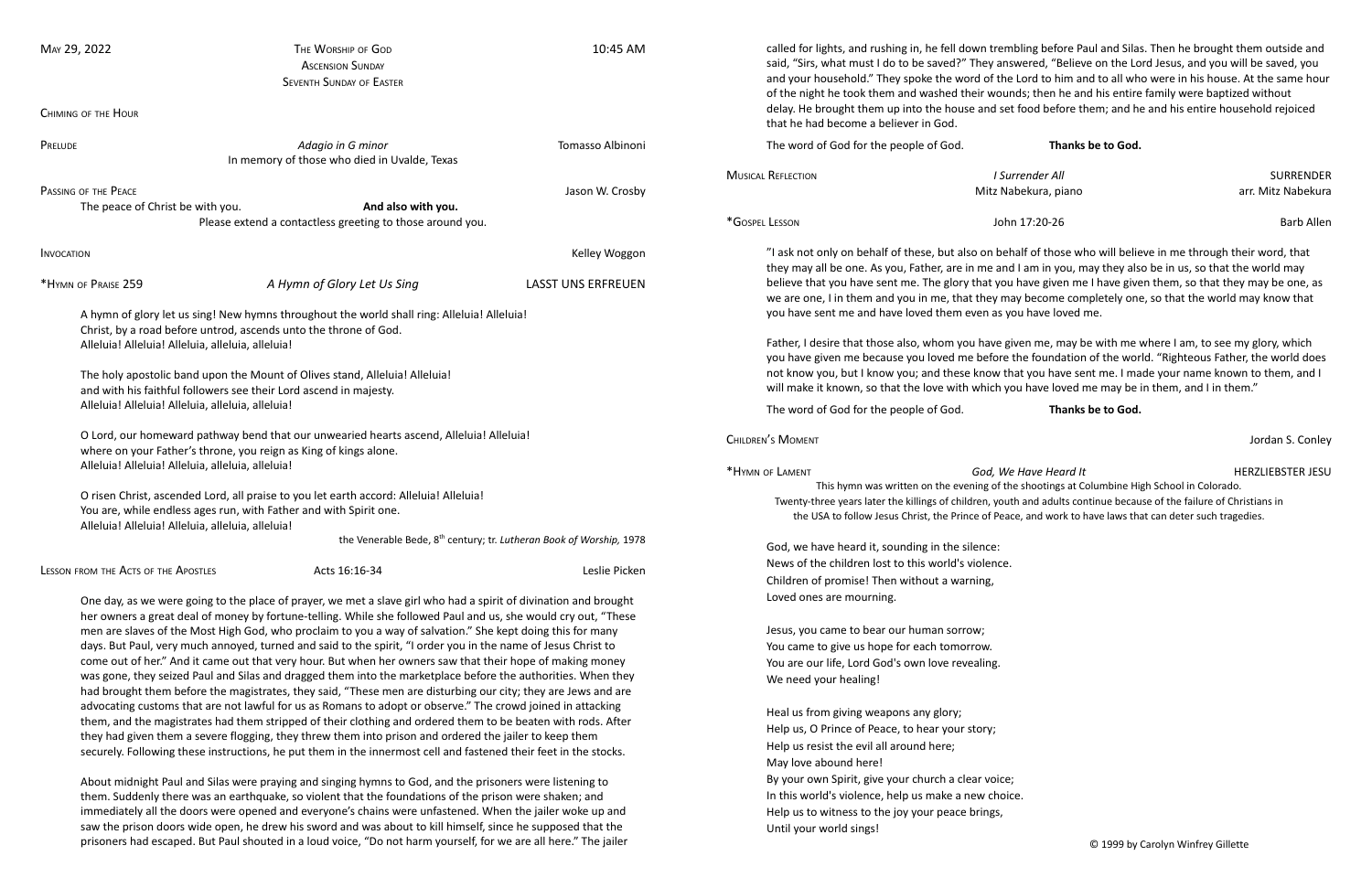|                                                 |                                                                                                                                                                                                                 |                                                                                                           | *HYMN OF RESPONSE                                                                                                 | <b>Amazing Grace! I</b>                             |  |
|-------------------------------------------------|-----------------------------------------------------------------------------------------------------------------------------------------------------------------------------------------------------------------|-----------------------------------------------------------------------------------------------------------|-------------------------------------------------------------------------------------------------------------------|-----------------------------------------------------|--|
| <b>WORDS FOR THE JOURNEY</b>                    | SHALL THE FUNDAMENTALISTS WIN?                                                                                                                                                                                  | Jason W. Crosby                                                                                           |                                                                                                                   | Amazing grace! how sweet the sound that saved a     |  |
|                                                 |                                                                                                                                                                                                                 |                                                                                                           |                                                                                                                   | I once was lost, but now am found, was blind, but a |  |
| <b>DISCIPLINE OF SILENCE</b>                    |                                                                                                                                                                                                                 |                                                                                                           |                                                                                                                   |                                                     |  |
| PRAYERS OF THE PEOPLE                           |                                                                                                                                                                                                                 | Jordan S. Conley                                                                                          | 'Twas grace that taught my heart to fear, and grace<br>How precious did that grace appear the hour I first        |                                                     |  |
|                                                 |                                                                                                                                                                                                                 |                                                                                                           |                                                                                                                   |                                                     |  |
| THE LORD'S PRAYER                               |                                                                                                                                                                                                                 | The Lord has promised good to me, his word my ho                                                          |                                                                                                                   |                                                     |  |
|                                                 |                                                                                                                                                                                                                 |                                                                                                           | He will my shield and portion be as long as life end                                                              |                                                     |  |
|                                                 | Our Father, who art in heaven, hallowed be thy name. Thy kingdom come; thy will be done on earth as<br>it is in heaven. Give us this day our daily bread, and forgive us our trespasses as we forgive those who |                                                                                                           |                                                                                                                   |                                                     |  |
|                                                 | trespass against us. And lead us not into temptation, but deliver us from evil. For thine is the kingdom                                                                                                        | Through many dangers, toils and snares I have alre<br>'Tis grace hath brought me safe thus far, and grace |                                                                                                                   |                                                     |  |
|                                                 | and the power and the glory forever. Amen.                                                                                                                                                                      |                                                                                                           |                                                                                                                   |                                                     |  |
| OFFERING OF TITHES AND GIFTS                    |                                                                                                                                                                                                                 |                                                                                                           |                                                                                                                   | When we've been there ten thousand years, bright    |  |
|                                                 | You are invited to make an offering of your gifts as well as a silent offering of yourself.                                                                                                                     |                                                                                                           |                                                                                                                   | We've no less days to sing God's praise than when   |  |
|                                                 |                                                                                                                                                                                                                 |                                                                                                           |                                                                                                                   |                                                     |  |
| <b>CHORAL OFFERING</b>                          | Thy Word                                                                                                                                                                                                        | Amy Grant                                                                                                 |                                                                                                                   |                                                     |  |
|                                                 | Chancel Ensemble, June Bailey, conductor; Louie Bailey, piano                                                                                                                                                   |                                                                                                           | LIFE OF THE CHURCH                                                                                                |                                                     |  |
|                                                 | Thy Word is a lamp unto my feet and a light unto my path.                                                                                                                                                       |                                                                                                           | <b>BENEDICTION</b>                                                                                                |                                                     |  |
|                                                 |                                                                                                                                                                                                                 |                                                                                                           |                                                                                                                   |                                                     |  |
|                                                 | When I feel afraid, think I've lost my way, still you're there right beside me.                                                                                                                                 | <b>SILENCE</b>                                                                                            |                                                                                                                   |                                                     |  |
| Please be near me to the end                    | And nothing will I fear as long as you are near;                                                                                                                                                                |                                                                                                           |                                                                                                                   |                                                     |  |
|                                                 |                                                                                                                                                                                                                 |                                                                                                           | POSTLUDE                                                                                                          | Morning                                             |  |
|                                                 | Thy Word is a lamp unto my feet and a light unto my path.                                                                                                                                                       |                                                                                                           | * Worshipers are invited to rise, in body or spirit.                                                              |                                                     |  |
|                                                 | I will not forget your love for me, and yet my heart forever is wandering.                                                                                                                                      |                                                                                                           |                                                                                                                   |                                                     |  |
|                                                 | Jesus be my guide and hold me to your side;                                                                                                                                                                     |                                                                                                           | CDs of today's service may be ordered through the chu                                                             |                                                     |  |
| I will love you to the end.                     |                                                                                                                                                                                                                 |                                                                                                           | Texts are reprinted by permission of CCLI License 1801.                                                           |                                                     |  |
|                                                 |                                                                                                                                                                                                                 |                                                                                                           | We invite those who wish to be baptized or join the ch                                                            |                                                     |  |
|                                                 | Nothing will I fear as long as you are near;                                                                                                                                                                    |                                                                                                           | conclusion of worship. However, if you would prefer to<br>ministers would be glad to discuss those decisions with |                                                     |  |
| Please be near me to the end.                   |                                                                                                                                                                                                                 |                                                                                                           | Cover: Mural of Christ ascending to heaven on a graffit                                                           |                                                     |  |
|                                                 | Thy Word is a lamp unto my feet and a light unto my path.                                                                                                                                                       |                                                                                                           | Tradition, a project of the Vanderbilt Divinity Library, N                                                        |                                                     |  |
| You're the light unto my path.                  |                                                                                                                                                                                                                 |                                                                                                           |                                                                                                                   |                                                     |  |
|                                                 |                                                                                                                                                                                                                 |                                                                                                           |                                                                                                                   |                                                     |  |
| *EASTER DOXOLOGY                                | All Creatures of Our God and King                                                                                                                                                                               | <b>LASST UNS ERFREUEN</b>                                                                                 |                                                                                                                   |                                                     |  |
|                                                 | Let all things their Creator bless, and worship him in humbleness, O praise him, Alleluia!                                                                                                                      |                                                                                                           |                                                                                                                   |                                                     |  |
|                                                 | Praise, praise the Father, praise the Son, and praise the Spirit, three in one:                                                                                                                                 |                                                                                                           |                                                                                                                   |                                                     |  |
|                                                 | O praise him, O praise him, Alleluia, Alleluia, Alleluia! Amen.                                                                                                                                                 |                                                                                                           |                                                                                                                   |                                                     |  |
|                                                 | St. Francis of Assisi, ca. 1225                                                                                                                                                                                 |                                                                                                           |                                                                                                                   |                                                     |  |
| <b>INVITATION TO DISCIPLESHIP AND COMMUNITY</b> |                                                                                                                                                                                                                 |                                                                                                           |                                                                                                                   |                                                     |  |
|                                                 | We gladly welcome all who desire to unite with the community of faith at Crescent Hill Baptist Church                                                                                                           |                                                                                                           |                                                                                                                   |                                                     |  |
|                                                 | to come forward during the Hymn of Response and share that decision with the minister.                                                                                                                          |                                                                                                           |                                                                                                                   |                                                     |  |
|                                                 |                                                                                                                                                                                                                 |                                                                                                           |                                                                                                                   |                                                     |  |

 $\mu$  *How Sweet the Sound* NEW BRITAIN a wretch like me! now I see.

e my fears relieved; believed!

ope secures; dures.

eady come; will lead me home.

t shining as the sun, we'd first begun.

John Newton, 1779, alt.; Stanza 5: Anonymous

Jason W. Crosby

**Postlume** *Reflections* **Contract** *Contract Contract Contract Contract Contract Contract Contract Contract Contract Contract Contract Contract Contract Contract Contract Contract Contract Contract Contract Contract Contra* 

arch office.

1331 and One License A718444.

nurch to share that decision with the church near the explore baptism or church membership privately, the

th you following worship.

iti wall in Bristol, England, 2003; from Art in the Christian Vashville, TN.